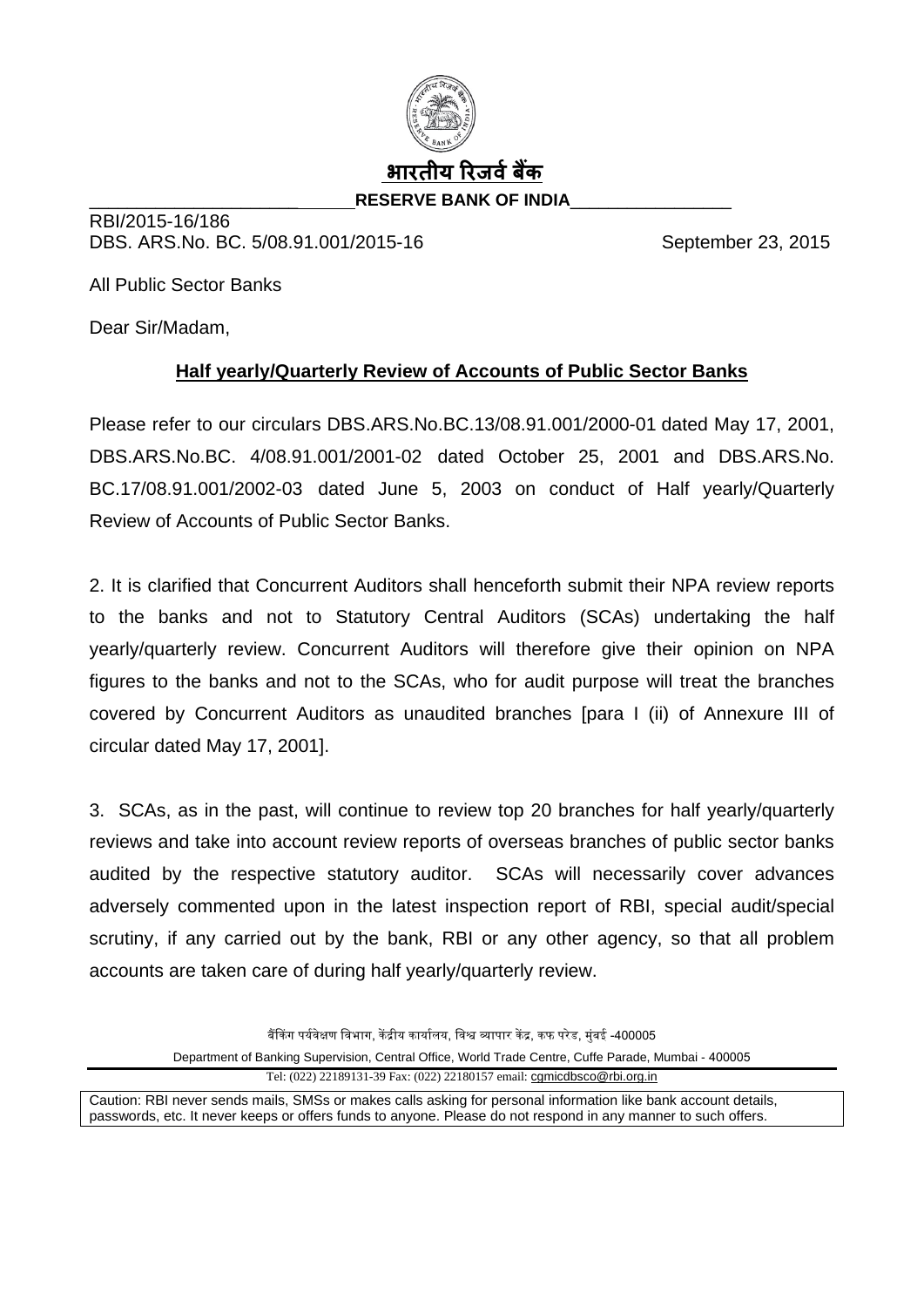4. The balance portion of stipulated 50% of advances and NPAs, to be covered for half yearly/quarterly review, will be reviewed by SCAs through Core Banking System of the banks and management inputs viz. internal inspection reports, review reports by concurrent auditors etc. made available to them by banks. Consequently, the format for "Specimen of the Review Report" to be submitted by SCAs is revised and enclosed as Annex II.

5. The other instructions, as amended from time to time, shall remain unchanged.

6. Please acknowledge receipt.

Yours faithfully

(Indrani Banerjee) Chief General Manager